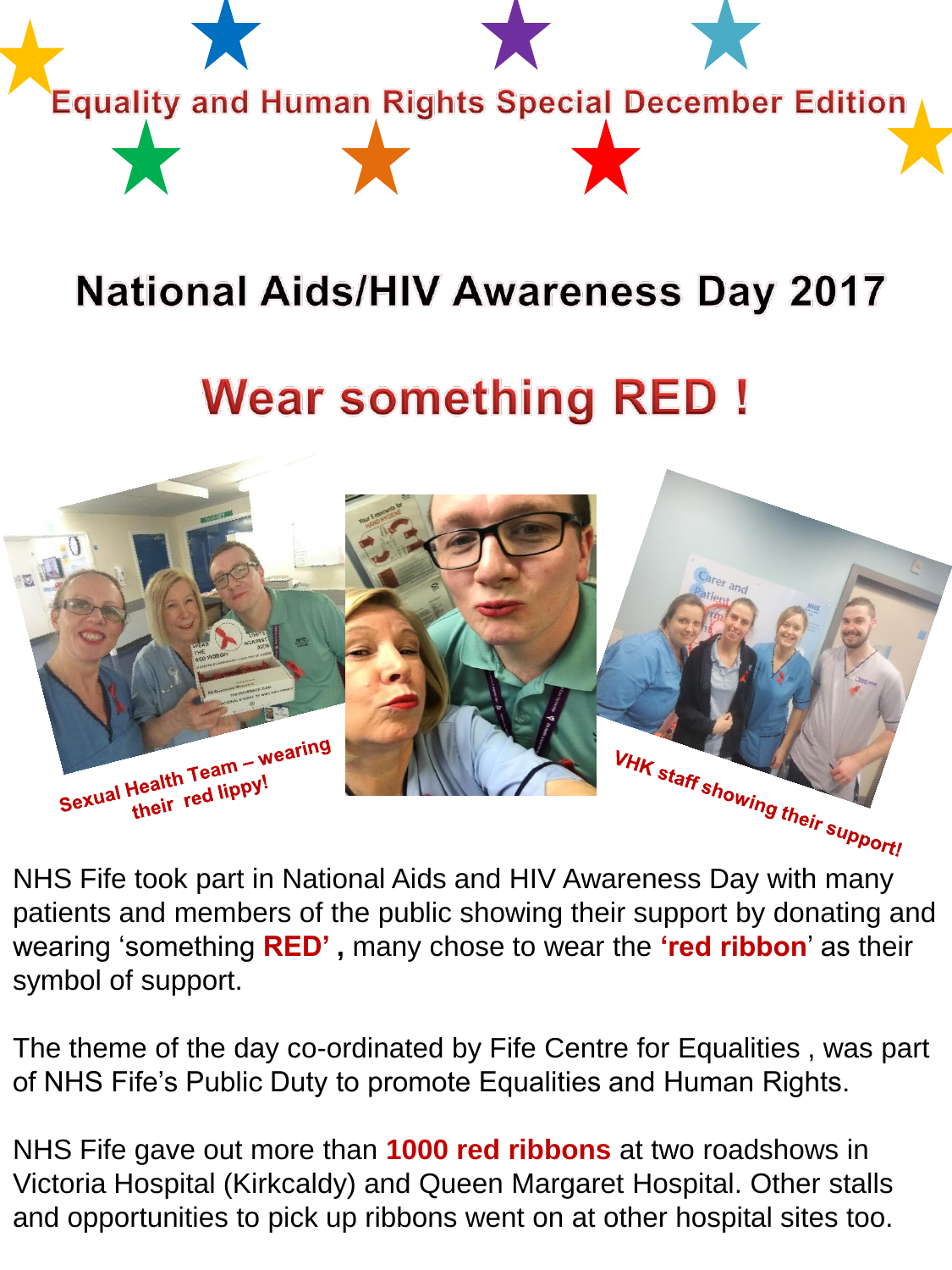## **Our staff got involved too with collections/ donations received from...**

- **Dining Rooms – VHK & QMH**
- **Porters**
- **Reception staff**
- **IMPACT**
- • **Consultants and individual staff**
- • **Sexual Health Teams**
- **Contractors**
- **and many more...**





## **Just how aware are we about Aids and HIV issues?**

**How aware are you of Aids/HIV issues?** 

Carer and

**77% of people said they were quite or very aware of Aids & HIV issues** 



**55% of people said that they did know**

**Would you know where to signpost someone to should they need help ?**